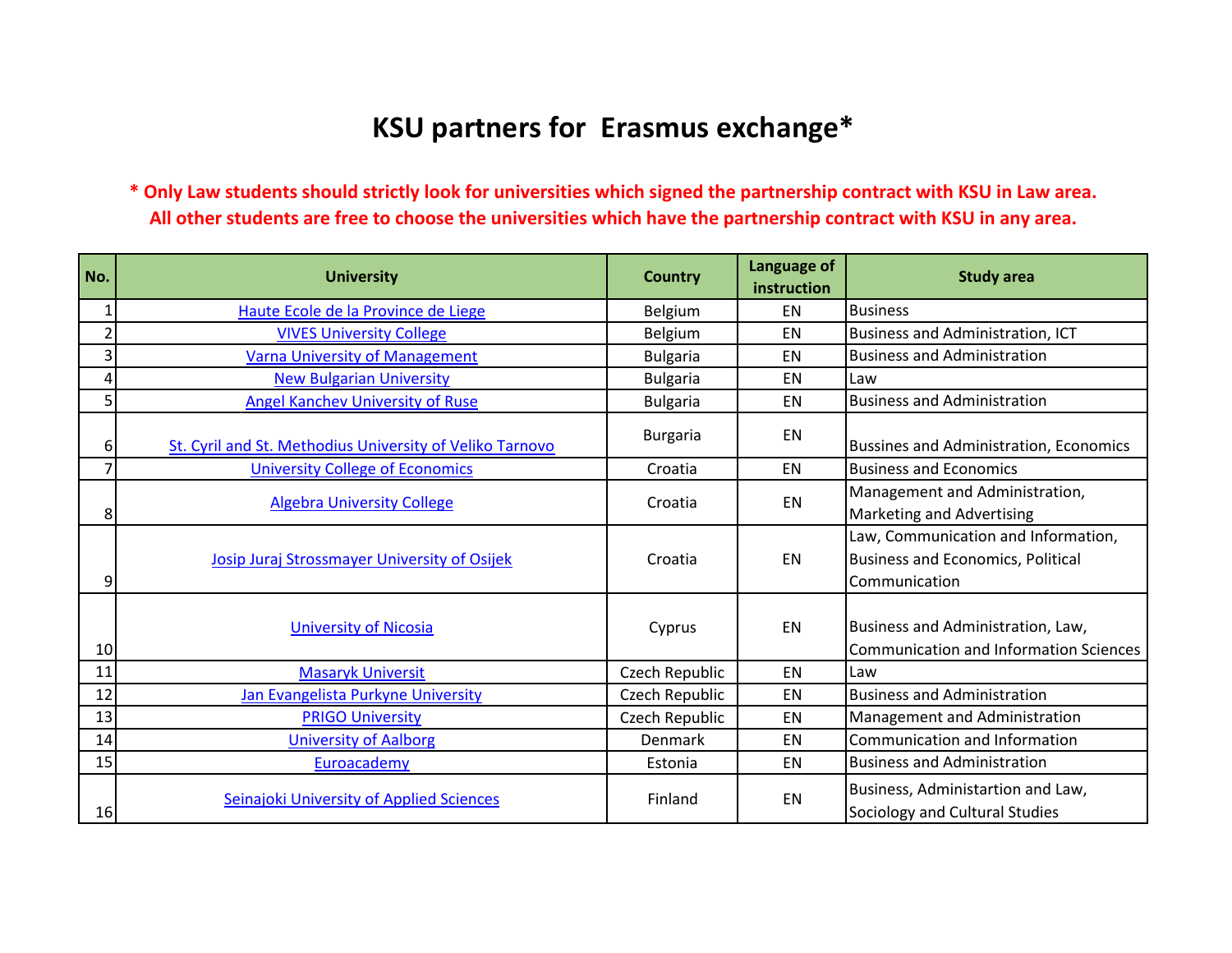| 17 | <b>Satakunta University of Applied Sciences</b>                | Finland | EN                     | Tourism, Business and Administration                                                |
|----|----------------------------------------------------------------|---------|------------------------|-------------------------------------------------------------------------------------|
| 18 | <b>Haaga-Helia University of Applied Science</b>               | Finland | EN                     | Management and Administration                                                       |
|    | <b>University of Poitiers</b>                                  | France  | <b>FR</b>              | Communication and Information,<br><b>Business and Economics, Political</b>          |
| 19 |                                                                |         |                        | Communication, Law                                                                  |
| 20 | The Catholic Institute of Higher Studies                       | France  | <b>FR</b>              | Law, Political Sciences                                                             |
| 21 | <b>Bordeaux Montaigne University</b>                           | France  | EN                     | Creative Industries, Communication and<br>Information                               |
| 22 | <b>IDRAC International School of Management</b>                | France  | FR and EN              | <b>Business and Administration</b>                                                  |
| 23 | Deggendorf Intstitute of Technology                            | Germany | EN                     | <b>Business, Cultural Studies</b>                                                   |
| 24 | University of Applied Sciences Schmalkalden                    | Germany | EN                     | <b>Business and Management</b>                                                      |
| 25 | <b>Julius Maximilians University of Wurzburg</b>               | Germany | EN                     | Law, Creative and Cultural Industries,<br>Political Science, Business and Economics |
| 26 | Duale Hochschule Baden - Wuerttemberg Villinger - Schwenningen | Germany | EN                     | <b>Business and Administration</b>                                                  |
| 27 | <b>South Westphalia University of Applied Sciences</b>         | Germany | EN                     | <b>Business and Administration</b>                                                  |
| 28 | <b>Wismar University of Applied Sciences</b>                   | Germany | EN                     | Business, Law                                                                       |
| 29 | <b>University of Macedonia</b>                                 | Greece  | EN                     | Social and Behavioural Sciences                                                     |
| 30 | Kodolanyi Janos University of Applied Sciences                 | Hungary | EN                     | Social Sciences, Business and<br>Administration                                     |
| 31 | <b>Szent Istvan University</b>                                 | Hungary | EN                     | <b>Business and Administration</b>                                                  |
| 32 | Karoli Gaspar University of the Reformed Church in Hungry      | Hungary | EN                     | Law                                                                                 |
| 33 | <b>University of Catania</b>                                   | Italy   | EN                     | Business and Administration, Law                                                    |
| 34 | <b>University of Teramo</b>                                    | Italy   | $\mathsf{I}\mathsf{T}$ | Law, Journalism and Information                                                     |
|    | University of Modena and Reggio Emilia                         | Italy   | EN                     | Communication and Information,                                                      |
| 35 |                                                                |         |                        | <b>Business and Administration</b>                                                  |
| 36 | <b>University of Pavia</b>                                     | Italy   | $\mathsf{I}\mathsf{T}$ | Law                                                                                 |
| 37 | <b>University of Milano Bicocca</b>                            | Italy   | $\mathsf{I}\mathsf{T}$ | Marketing and Sales Management,<br><b>Business and Economics</b>                    |
| 38 | <b>University of Bologna</b>                                   | Italy   | EN                     | Sociology and Cultural Studies                                                      |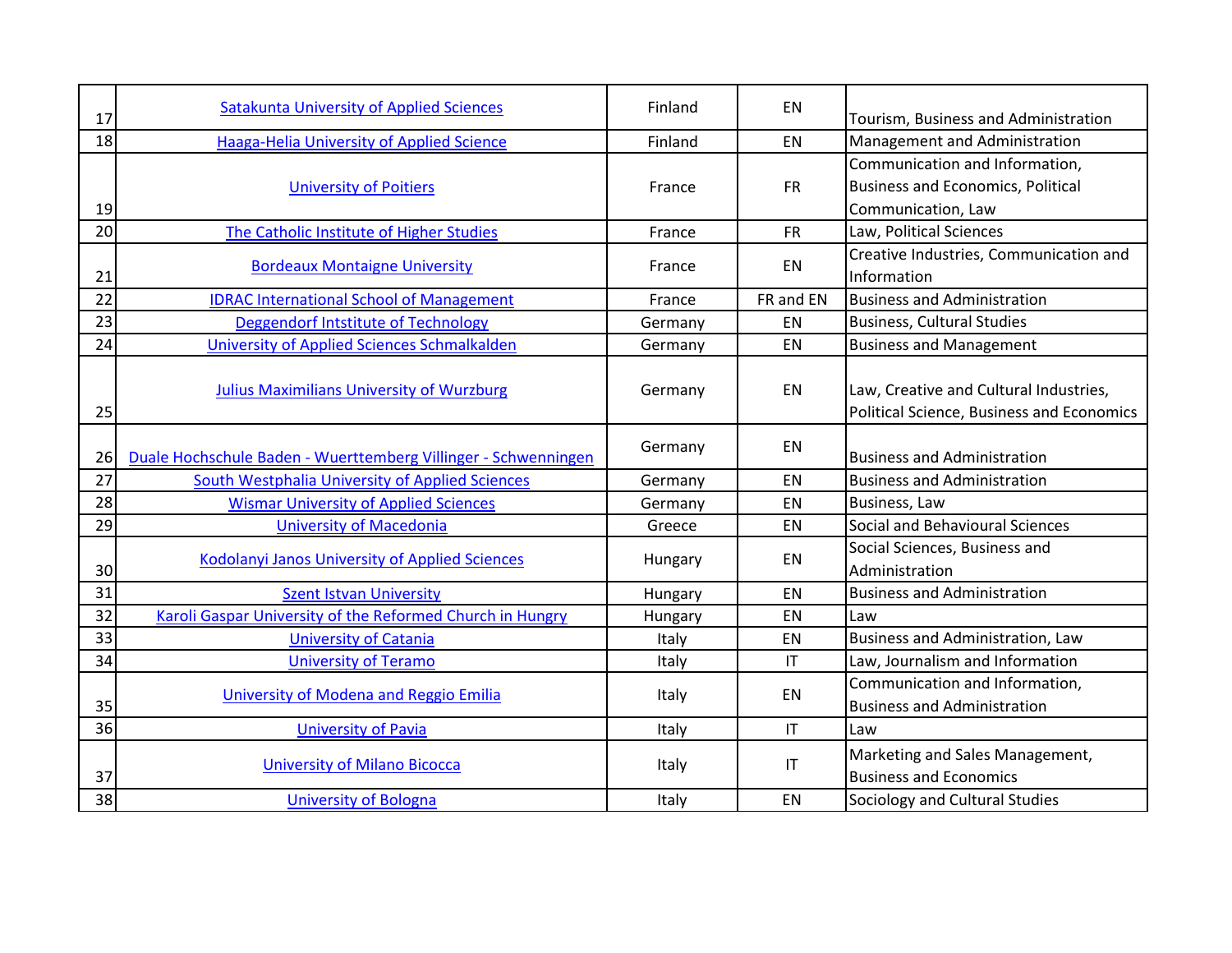|                 |                                                                |                    |                        | Law, Business and Economics,                 |
|-----------------|----------------------------------------------------------------|--------------------|------------------------|----------------------------------------------|
|                 | <b>University of Foggia</b>                                    | Italy              | $\mathsf{I}\mathsf{T}$ | Communication and Information, Political     |
| 39              |                                                                |                    |                        | Communication                                |
|                 |                                                                |                    |                        | Law, Business and Economics, Political       |
|                 | <b>University of Cagliari</b>                                  | Italy              | $\mathsf{I}\mathsf{T}$ | Communication, Communication and             |
| 40              |                                                                |                    |                        | Information                                  |
| 41              | <b>University of Padova</b>                                    | Italy              | IT and EN              | <b>Social Sciences</b>                       |
| 42              | <b>University of Pisa</b>                                      | Italy              | IT                     | Languages                                    |
| 43              | <b>University of Messina</b>                                   | Italy              | $\mathsf{I}\mathsf{T}$ | Law                                          |
| 44              | <b>Riga Technical University</b>                               | Latvia             | EN                     | <b>Aviation Management</b>                   |
| 45              | <b>University of Latvia</b>                                    | Latvia             | <b>EN</b>              | <b>Social Sciences</b>                       |
| 46              | <b>Turiba University</b>                                       | Latvia             | EN                     | Business and Administration, Tourism,<br>Law |
|                 | <b>Latvia University of Life Sciences and Technology</b>       | Latvia             | EN                     | Communication and Information,               |
| 47              |                                                                |                    |                        | <b>Business and Economics</b>                |
| 48              | <b>Daugavpils University</b>                                   | Latvia             | LV/EN                  | Law, Economics                               |
| 49              | <b>Baltic International Academy</b>                            | Latvia             | EN                     | <b>Bussines and Administration</b>           |
|                 |                                                                | Macedonia          | MK                     | Law, Polictical Sciences, Business and       |
| 50              | <b>International University of Struga</b>                      |                    |                        | Administration, ICT                          |
|                 | Avans University of Applied Sciences (Academy of Communication |                    |                        | Arts and Creative Industries, Business and   |
| 51              | and User Experience; School of Marketing)                      | Netherlands        | EN                     | Admisnitration                               |
|                 | <b>Radboud University Nijmegen</b>                             | <b>Netherlands</b> | EN                     |                                              |
| 52              | (Nijmegen School of Management)                                |                    |                        | Economics, Business studies                  |
| 53              | <b>Windesheim University of Applied Sciences</b>               | Netherlands        | <b>EN</b>              | <b>Business and Administration</b>           |
|                 |                                                                |                    |                        | Sociology and Cultural Studies, Law,         |
| 54              | <b>University of Lodz</b>                                      | Poland             | PL                     | Political Communication, Business and        |
|                 |                                                                |                    |                        | Economics                                    |
| 55              | University of Finance and Management in Bialystok              | Poland             | EN                     | <b>Business and Administration</b>           |
| 56              | Powislanski College in Kwidzyn                                 | Poland             | EN                     | <b>Business Studies</b>                      |
| $\overline{57}$ | Cardinal Stefan Wyszynski University                           | Poland             | EN                     | Law                                          |
| 58              | Kujawy and Pomorze University in Bydgoszcz                     | Poland             | PL                     | Law, Public Administration, Economics        |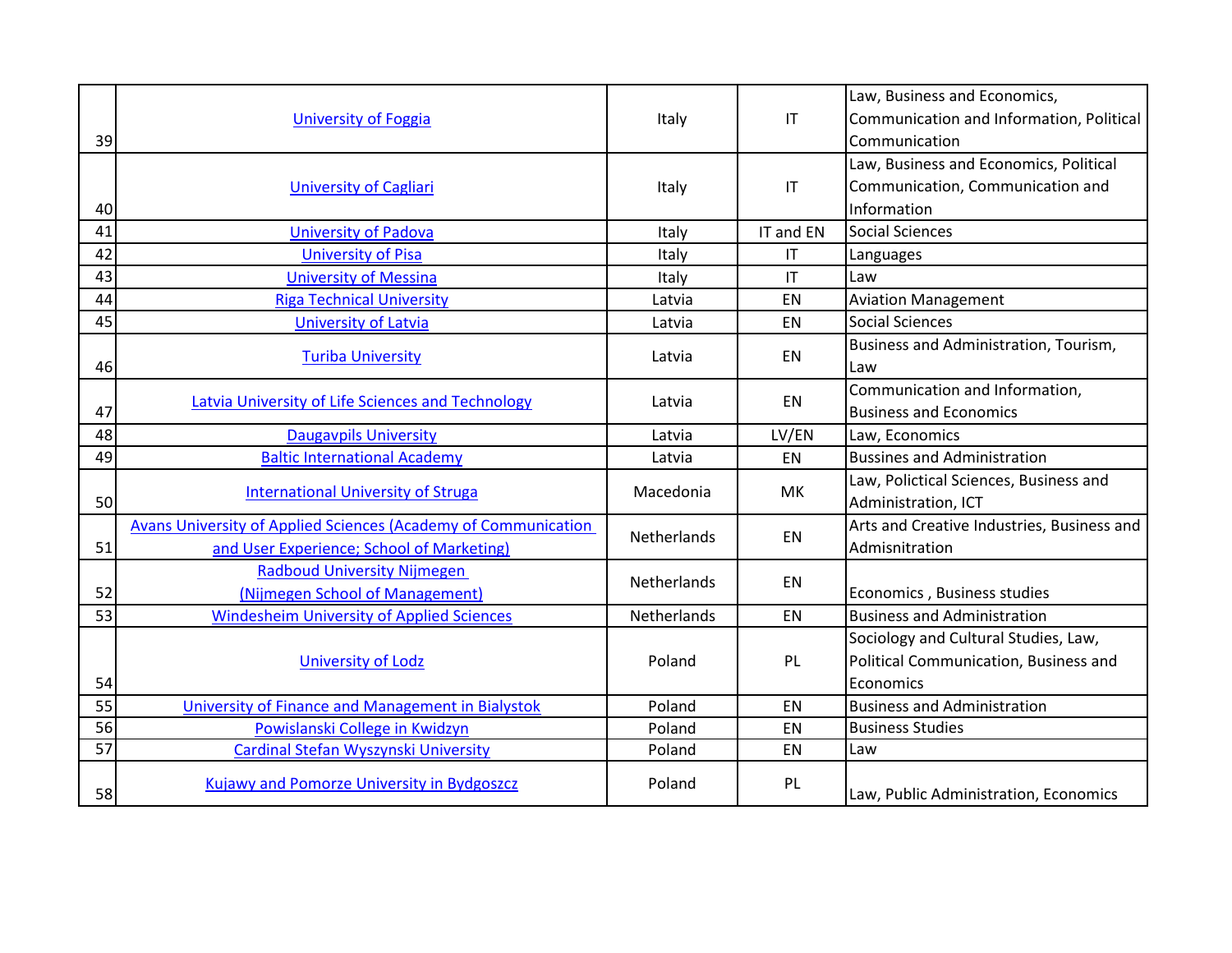|                 |                                                     |          |    | Sociology and Cultural Studies, Law,      |
|-----------------|-----------------------------------------------------|----------|----|-------------------------------------------|
|                 | University of Business and Administration           | Poland   | PL | Political Communication, Business and     |
| 59              |                                                     |          |    | Economics                                 |
| 60              | University of Information Technology and Management | Poland   | PL | <b>Aviation Management</b>                |
| 61              | University of Warnia and Mazury in Olsztyn          | Poland   | EN | <b>Business and Administration</b>        |
| 62              | <b>Radom Academy of Economics</b>                   | Poland   | EN | Law, Management and Administration        |
| 63              | Polytechnic Institute of Cávado and Ave             | Portugal | PT | Law, Business and Economics               |
|                 |                                                     |          |    | Communication and Information,            |
|                 | University of Tras-os-Montes and Alto Douro         | Portugal | PT | <b>Business and Economics, Political</b>  |
| 64              |                                                     |          |    | Communication                             |
|                 |                                                     |          |    | Communication and Information,            |
|                 | <b>University Beira Interior</b>                    | Portugal | PT | <b>Business and Economics, Political</b>  |
| 65              |                                                     |          |    | Communication, Law                        |
| 66              | Universidade Catolica Portuguesa - Porto            | Portugal | EN | Law                                       |
|                 | <b>ESAD - College of Arts and Design</b>            |          | EN |                                           |
| 67              |                                                     | Portugal |    | Fashion, Creative and Cultural Industries |
| 68              | Politehnica University of Timisoara                 | Romania  | EN | Journalism and Information                |
|                 |                                                     |          |    |                                           |
|                 | <b>Comenius University in Bratislava</b>            | Slovakia | EN | Law, Political Sciences, Social Sciences, |
| 69              |                                                     |          |    | Economics, Public Administration          |
| 70              | The Catholic University in Ruzomberok               | Slovakia | EN | Communication and Information             |
| 71              | <b>School of Advanced Social Studies</b>            | Slovenia | EN | <b>Social Sciences</b>                    |
| 72              | <b>University of Castilla</b>                       | Spain    | ES | Law                                       |
|                 |                                                     |          |    | Journalism and Information, Art and       |
|                 | <b>Rovira and Virgili University</b>                | Spain    | EN | Creative Industries, Marketing and        |
| 73              |                                                     |          |    | Advertising                               |
| $\overline{74}$ | Universitat Autonoma de Barcelona                   | Spain    | EN | Law                                       |
|                 | <b>University of Mondragon</b>                      | Spain    | EN |                                           |
| 75              |                                                     |          |    | Media, Journalism and Communication       |
|                 | <b>University of Vigo</b>                           | Spain    | ES | Journalism and Information, Advertising,  |
| 76              |                                                     |          |    | <b>Public Administration</b>              |
| 77              | <b>University of Coruna</b>                         | Spain    | EN | Economics, Law                            |
|                 | TecnoCampus Mataró-Maresme                          | Spain    | EN | <b>Business Administration, Arts and</b>  |
| 78              |                                                     |          |    | <b>Creative Industries</b>                |